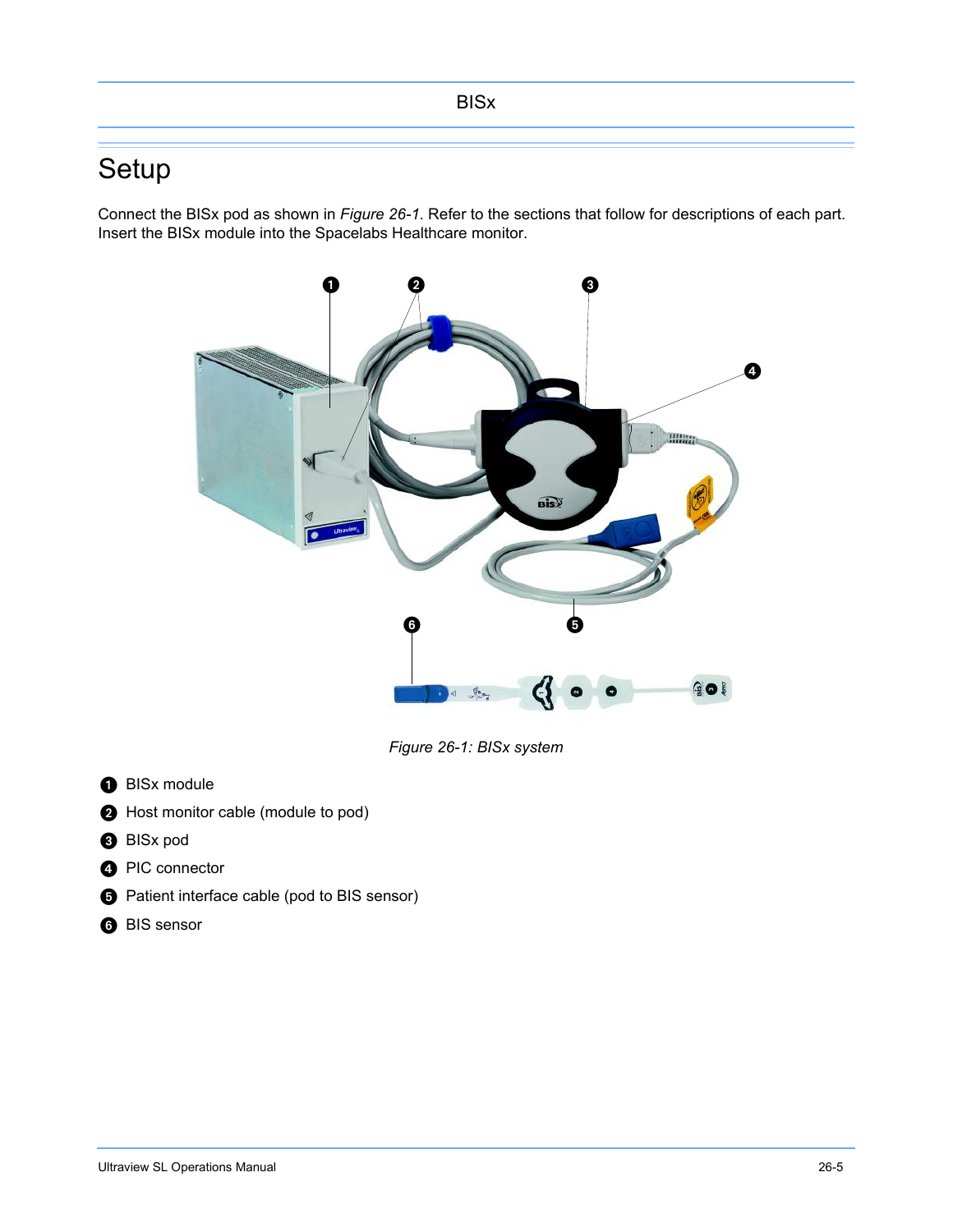## **BISx Pod**

The BISx pod contains the input connector, amplifiers, and digital signal converter. The pod receives the EEG input from the patient and converts it to digital information that is processed by the module. Plug the host monitor cable into the BISx module as shown in *Figure 26-1*.

#### **To connect the BISx pod to the BISx module:**

- Locate the host-monitor cable connector end.
- Plug the host monitor cable into the BISx module.

#### *Note:*

*The BISx pod is protected against the effects of a cardiac defibrillation discharge (type BF defibrillation-proof applied part), and it is safe to use on patients with a cardiac pacemaker or other electrical stimulation.*



*Figure 26-2: BISx pod*

**O** BISx pod

**2** PIC connector

**A** Host monitor cable (to module)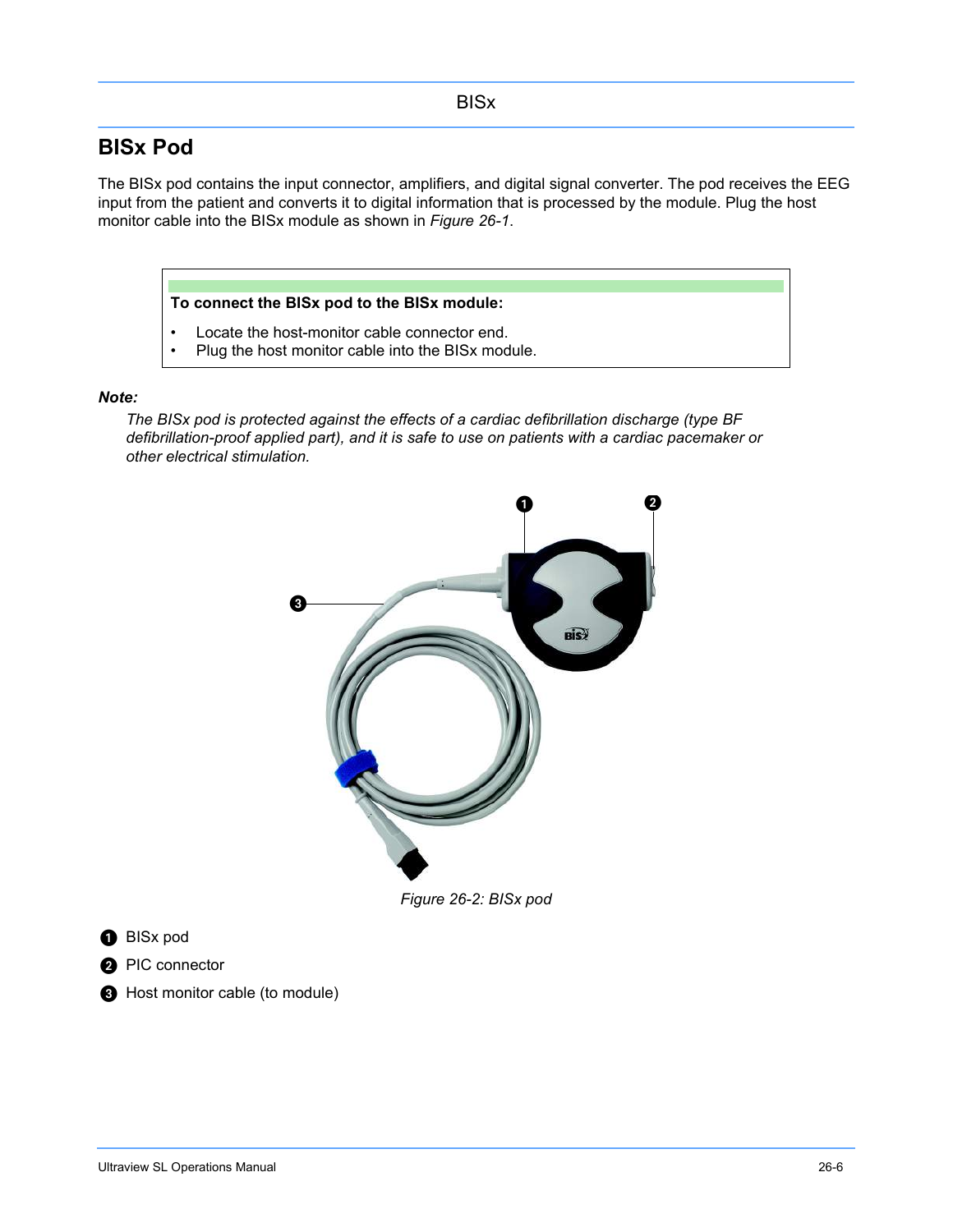### **Pod Placement**

The BISx pod includes a clip on the underside for attaching the pod. Clip the pod to an IV pole, a bed rail, or a bed sheet.

### **Caution:**

**Because of the elevated surface temperature of the BISx pod, do not place the pod in direct contact with the patient.**

# **Patient Interface Cable (PIC)**

The PIC provides connection between the BISx pod and the BIS sensor.



*Figure 26-3: PIC*



#### *Note:*

*The PIC is not a disposable cable. Do not dispose of it when you dispose of the attached BIS sensor (unless the cable is faulty or damaged).*

### **To attach the PIC to the BISx pod:**

- Locate the pod connector on the end of the PIC.
- Connect the pod connector to the pod's PIC connector, ensuring that it is fully seated.
- Clip the pod to an IV pole, bed rail, or bed sheet.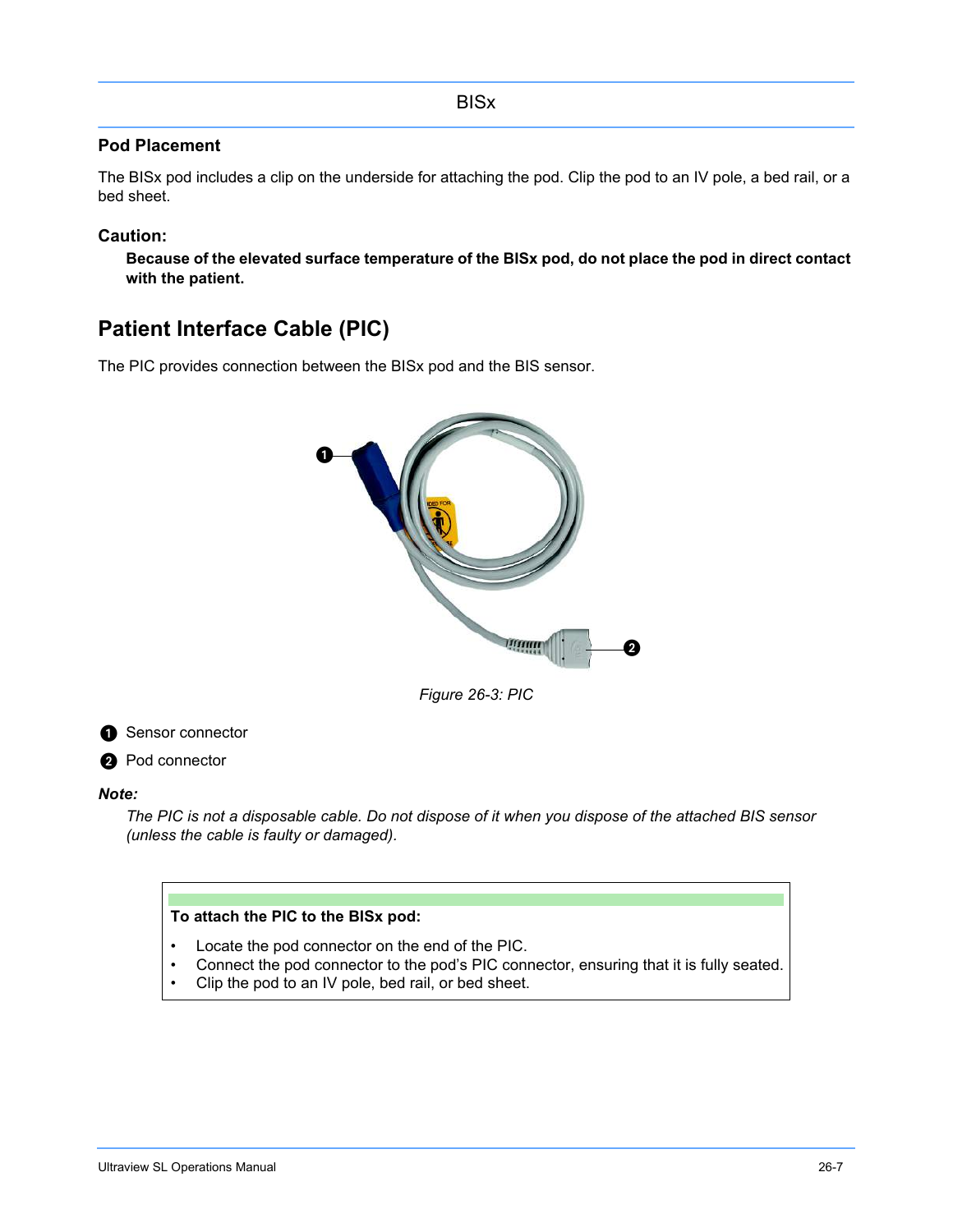## **BIS Sensors**

### **Caution:**

**Refer to Electrodes, Lead Wires, Sensors, and Sensor Cables on page 31-8 and page 31-9 for cautionary disclosures.**

The BIS sensor is a patient-connected, single-use sensor that must be disposed of after each use. Dispose of the sensor according to your hospital protocol.

BIS sensors have electrodes numbered one to four that are applied in particular positions on the patient's forehead.

#### *Note:*

*You can attach the BIS sensor to the PIC before or after the sensor is placed on the patient.*



*Figure 26-4: BIS sensors*

- BIS Extend sensor (red print)
- **BIS Pediatric sensor (green print)**
- BIS Quatro sensor (blue print)

#### *Note:*

*The BIS Pediatric, Quatro, and Extend sensors and the PIC sensor connector are mechanically keyed to connect in only the correct way. BIS Standard sensors used with the 90482 BIS module should not be used with the 91482 BISx module.*

### **To attach the BIS sensor to the PIC:**

- Remove the BIS sensor from its packaging.
- Insert the sensor tab into the PIC the sensor connector (blue end).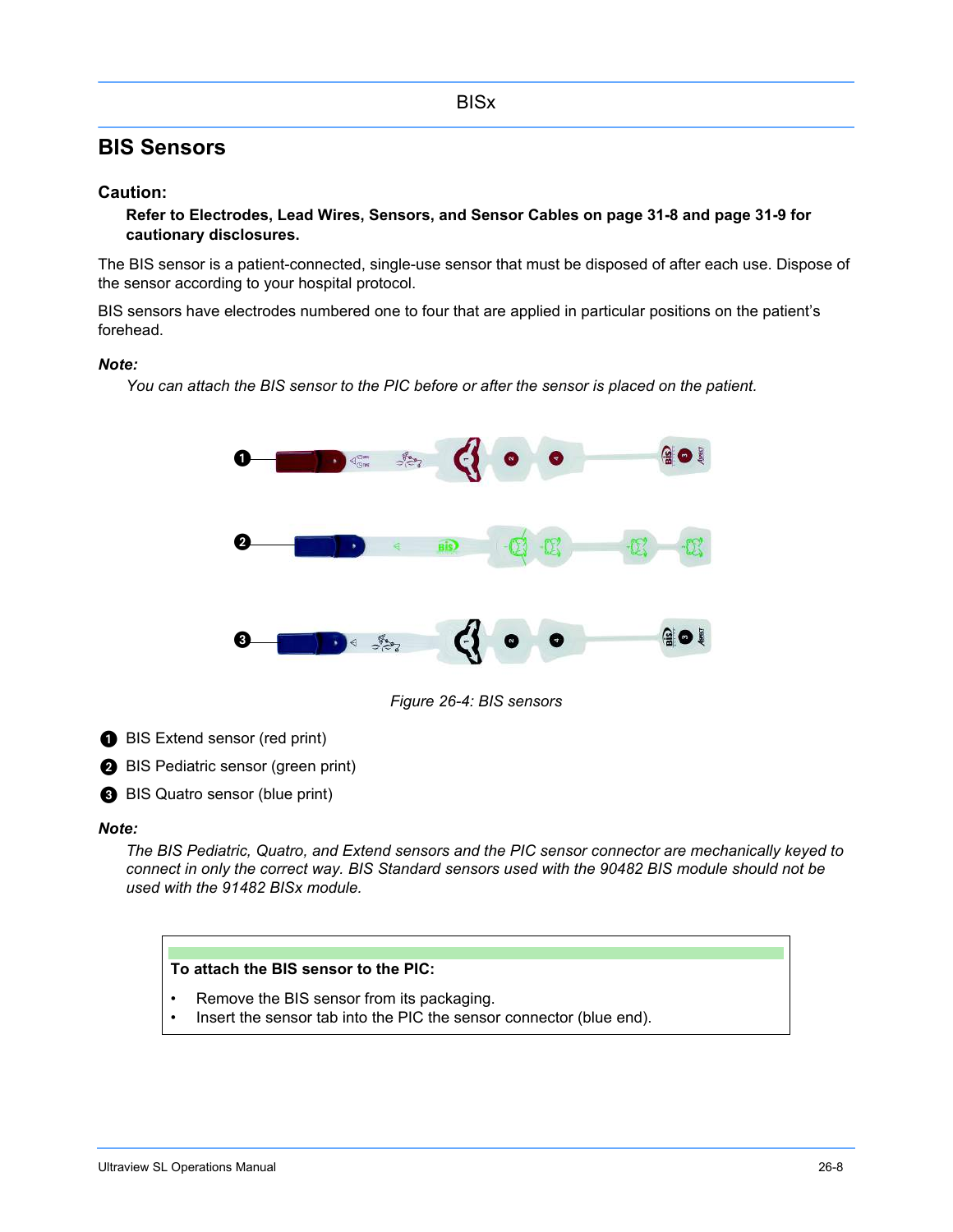# Patient Preparation

*Warning:*

*Do not expose the BIS sensor to surgical skin preparation solutions. This may result in harm to the patient's skin.*

**Caution:**

- **The BIS sensor only functions when placed on the patient's forehead. It should not be used with any surgical procedure that precludes such placement.**
- **Make sure the patient's forehead skin surface is clean and dry before applying the sensor. Ensure that the sensor expiration date, which is printed on the sensor packaging, has not elapsed.**

#### **To prepare the patient for monitoring:**

- Wipe the patient's forehead with alcohol and then dry.
- Apply the sensor to the patient's forehead according to the sensor packaging.
- Insert the sensor tab into the PIC sensor connector (if not already connected).

# **Sensor Application**

Refer to the sensor packaging and application instructions for directions on applying the BIS sensor to the patient.

# Starting BIS Monitoring

When the module is powered ON, it will initiate a system test to verify that the equipment and connections are operating properly. If a problem occurs, the system will halt and display a status message. Refer to *BISx Troubleshooting and Status Messages* on page 26-18 for status messages.

# **Starting a Patient Case in the Operating Room**

The BISx module matches its case with the Spacelabs monitor it is being used with. When used with monitors that do not support START CASE/END CASE, BIS monitoring begins when the patient connection is made.

When used with a monitor that supports START CASE, ensure that all patient and equipment connections have been made, and then touch the START CASE key on the monitor.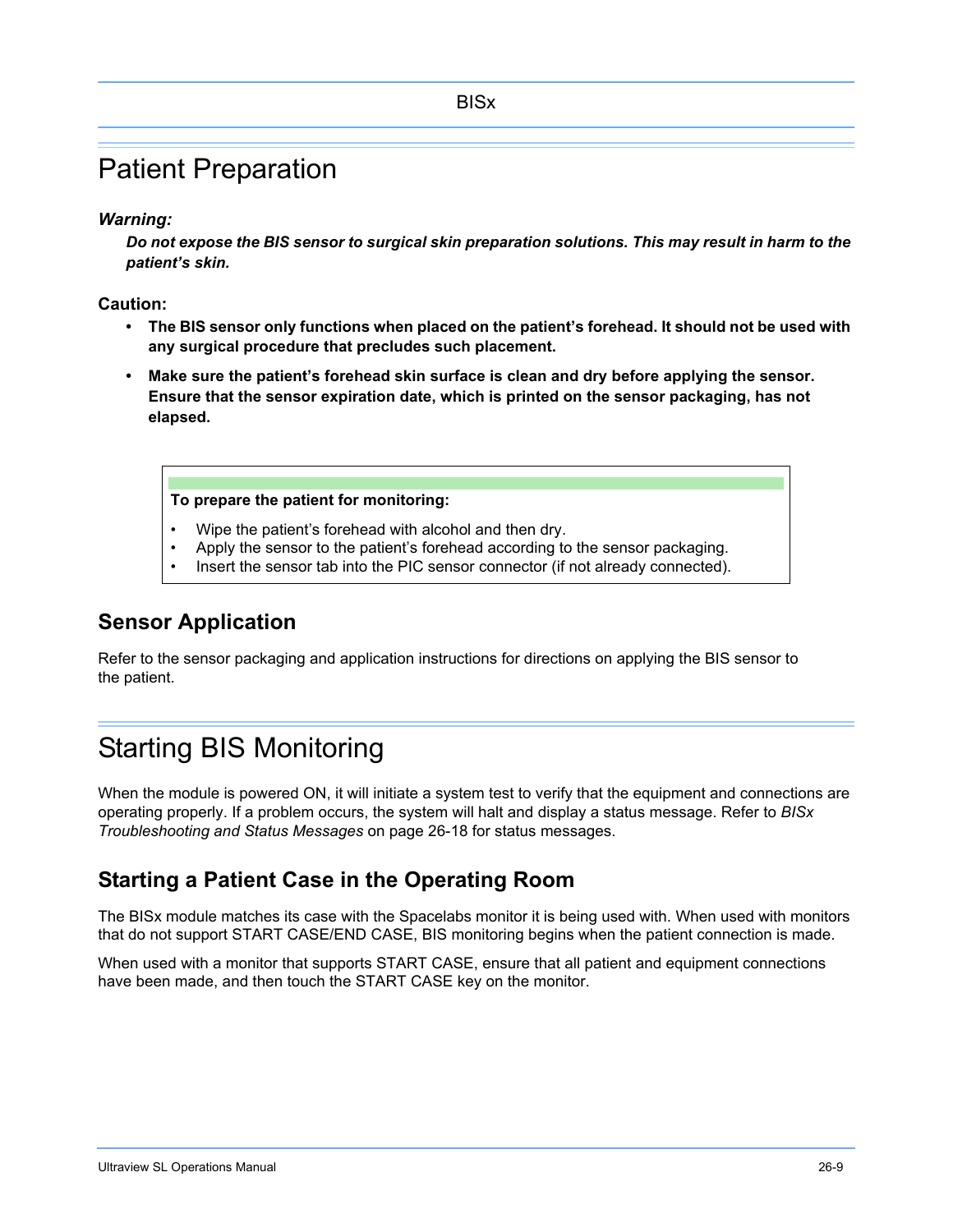#### **To start a BIS case in the operating room:**

- Ensure all patient connections have been made.
- Touch START CASE (if necessary).

#### *Note:*

*The label of this key on the supporting monitor toggles between START CASE and END CASE with each touch.*

## **Starting a Patient Case in the Intensive Care Unit**

Monitors used in an ICU or other critical care setting may not support the START CASE/END CASE function.

When used with monitors that do not support START CASE/END CASE, BIS monitoring begins when the patient connection is made.

The module will automatically perform an impedance check. An electrode status display appears under SENSOR CHECK on the right of the display (refer to *Figure 26-5*). Refer to *Impedance Check* on page 26-13 for more information.

#### *Note:*

*It is not necessary to touch SENSOR CHECK to test electrode placement, because a sensor check is performed automatically when the sensor is connected to the BISx module.*

## **Suspending and Resuming BIS Monitoring**

When you press SUSPEND PROCESSING, the message displays with a YES/NO confirmation. The key changes to RESUME PROCESSING when processing is suspended.

#### **To suspend BIS monitoring:**

- Touch BIS.
- Touch SUSPEND PROCESSING.
- Touch YES or NO.

#### **To resume BIS monitoring:**

- Touch BIS.
- Touch RESUME PROCESSING.
- Touch YES or NO.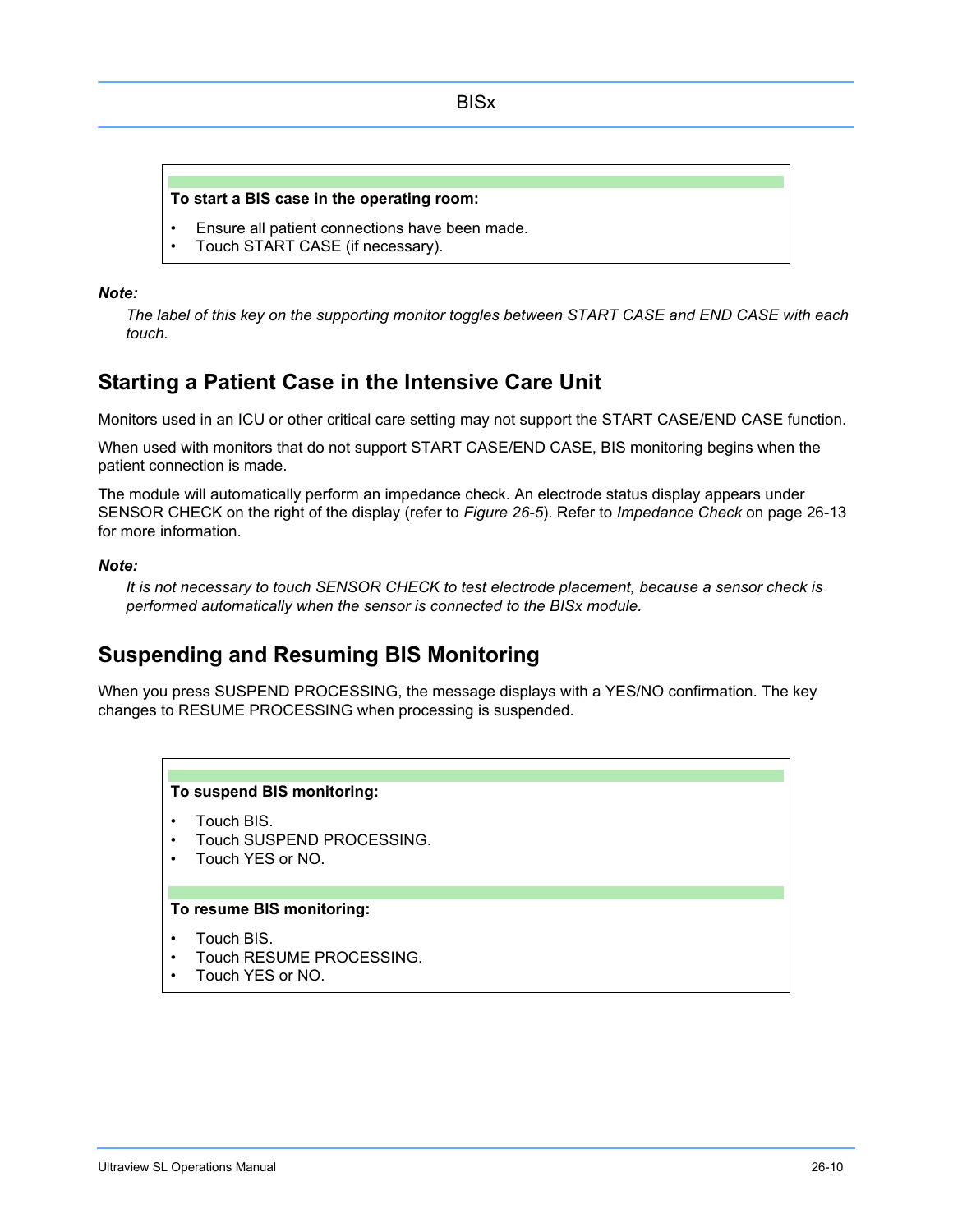# Display Detail

You can select to display the three-zone display (refer to *Figure 26-5*) or the one-zone display (refer to *Figure 26-6*). The three-zone display shows the BIS and EMG trends.

The factory default display setting is AUTO ZONE. AUTO ZONE switches between the three-zone display when the you touch the BIS parameter key and the one-zone display when the BIS key is not selected.

When monitoring BIS on a monitor limited to three or four waveforms, BIS should be set to the one-zone display.

Refer to *Entering Setup Information* on page 26-15 for information on selecting a display format.



*Figure 26-5: Bedside monitor (three zones) during impedance test*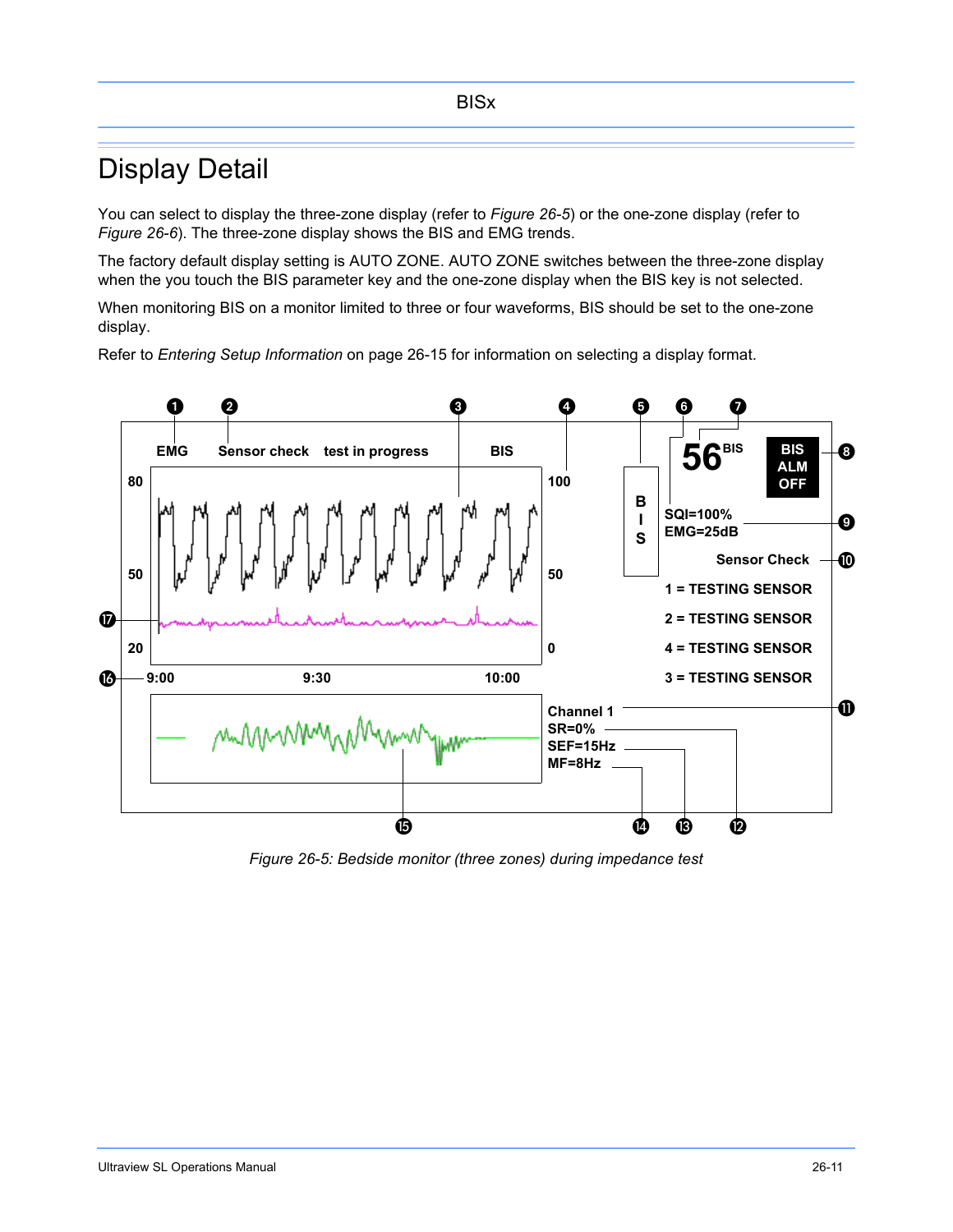

*Figure 26-6: Bedside monitor (one zone) and remote view display*



*Figure 26-7: Central monitor split-view display* 

- **O** EMG scale range
- <sup>2</sup>Status message
- **BIS** trend
- **BIS** scale range
- **B** BIS parameter key
- **6** SQI (Signal Quality Index)
- **BIS** value
- BIS alarm status BIS ALM OFF appears when alarms are turned OFF. The high and low alarm limit values appear when alarms are turned ON.
- **B** EMG (Electromyogram)
- $\bullet$  Electrode Status This message appears when a sensor impedance check is in progress. Refer to *Impedance Check* on page 26-13.
- $\mathbf \Theta$  EEG Channel 1/Channel 2 Details which of the two available waveforms are displayed.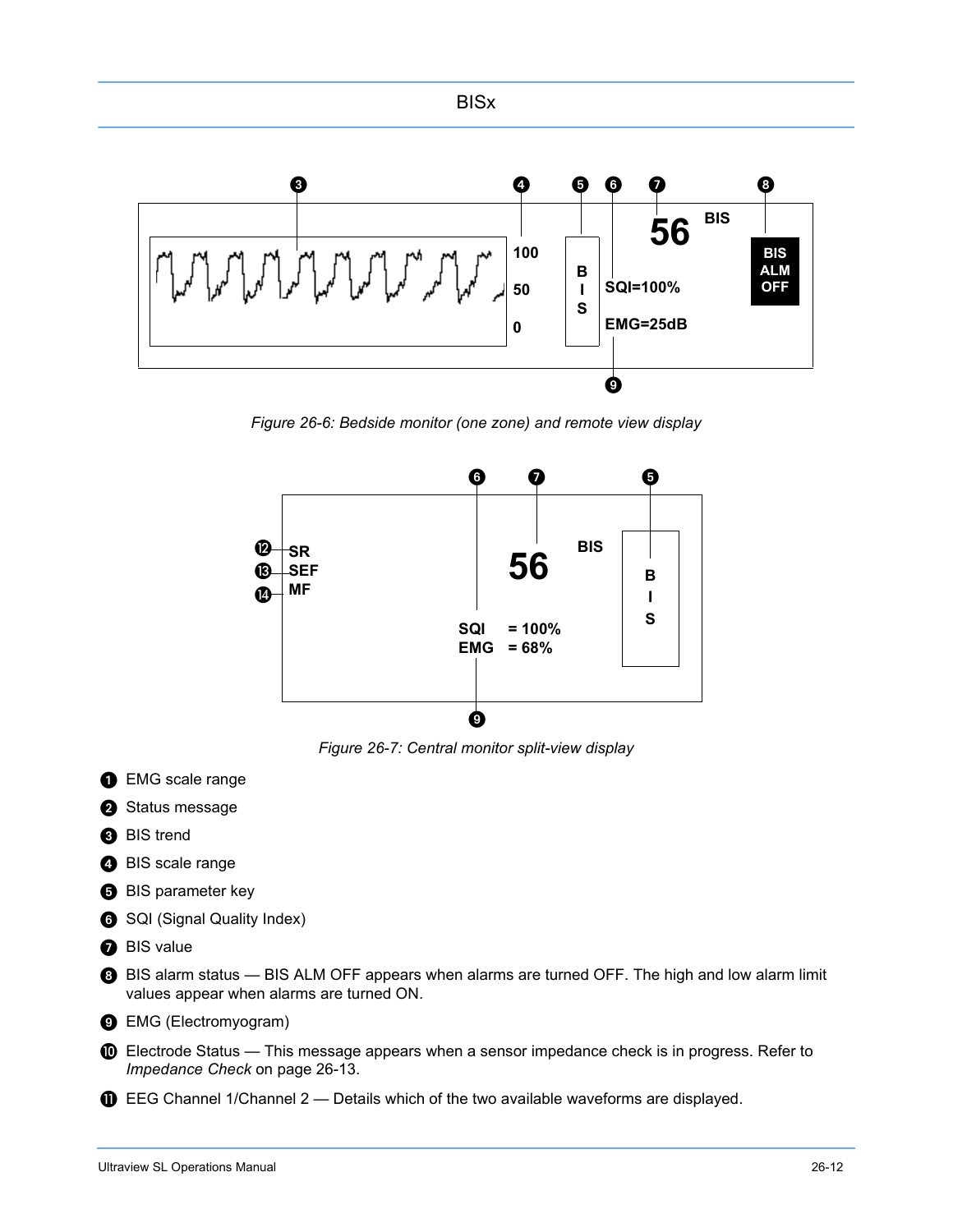- **B** SR (Suppression Ratio)
- **B** SEF (Spectral Edge Frequency)
- **<sup>3</sup>** MF (Median Power Frequency)
- **B** EEG real-time waveform
- **6** Time axis
- **D** EMG trend

# **Averaging Time**

The BIS trend can appear jagged, with many peaks or artifacts. Select a longer averaging time to smooth the appearance of the trend. Select a shorter averaging time for a more responsive BIS value.



# **Remote View Display Format**

The Remote View option enables you to view the BIS parameter from a remote monitor. One screen zone is used to display the BIS information, regardless of the type and the number of zones that are in use at the bedside monitor. EEG waveforms are not available in this mode (refer to *Figure 26-6*).

When viewing the BIS parameter from a remote monitor, the lower part of the BIS trend is not visible because remote monitors use this area to display the bed name and patient identification information.

### *Note:*

*In the remote view, only the ALARM LIMITS, SETUP, and PRINT keys are active. All other keys are disabled.*

# **Impedance Check**

An impedance ground test automatically occurs every 10 minutes. You can perform an impedance check during BIS monitoring without losing your trended data.

#### **To initiate a sensor impedance test:**

Touch SENSOR CHECK.